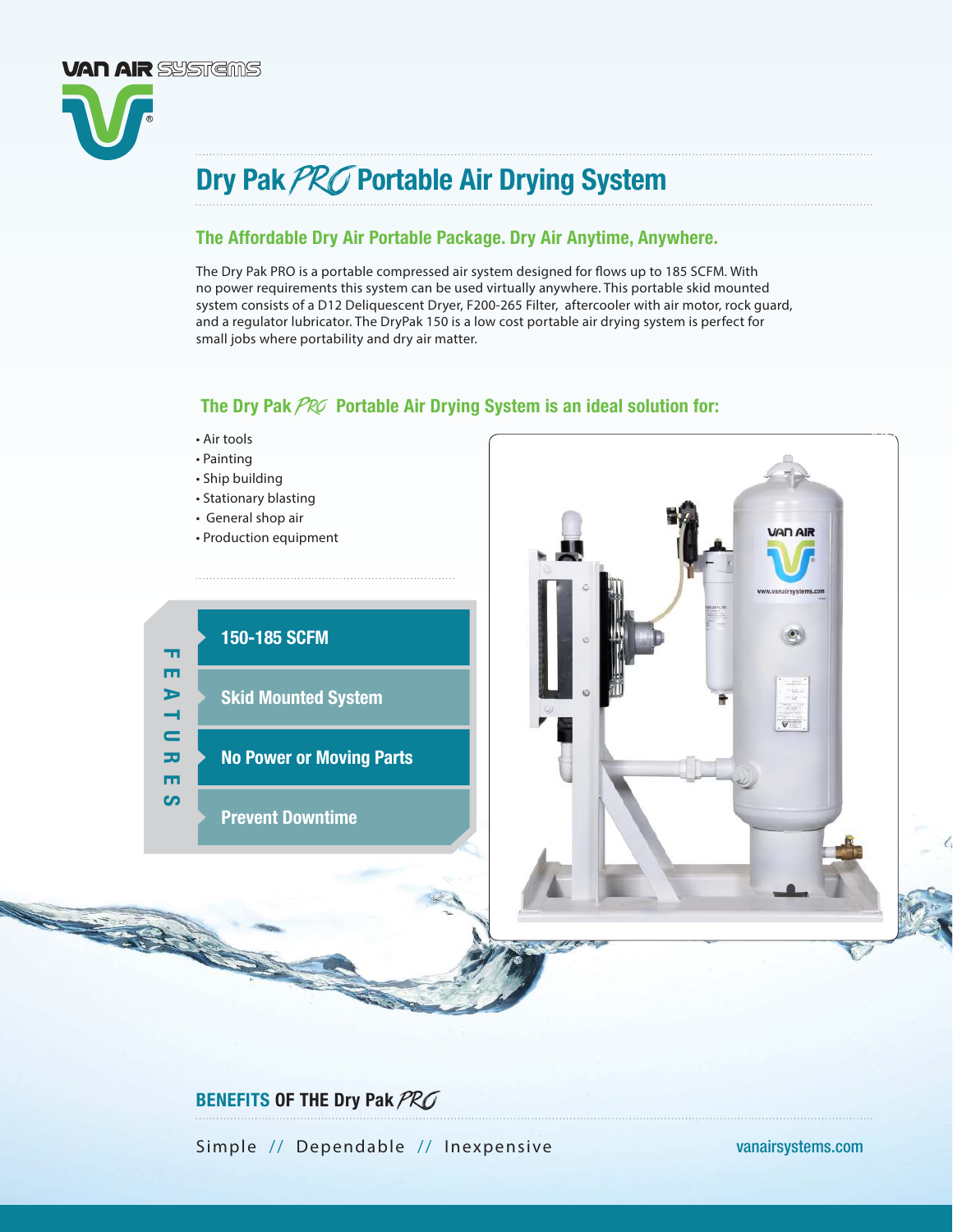#### **SPECIFICATIONS**

- D12 Deliquescent Dryer
- F200-265-B Afterfilter
- Aftercooler with air motor
- Regulator Lubricator
- Manual Drain Valve
- 185 SCFM Max Flow Rating
- 250 PSIG Maximum Working Pressure
- Fork lift Access
- Site window for viewing desiccant levels
- Initial fill of DRY-O-LITE Desiccant included
- 10 year warranty on dryer

#### **OPTIONS**

- Pressure gauge kit
- Temperature gauge kit
- Safety relief valve
- PDV Drain valve
- Optional flexible drain hose

| <b>DIMENSIONS &amp; SPECIFICATIONS</b> |               |     |              |    |  |              |    |                  |                       |                        |                                                     |        |     |
|----------------------------------------|---------------|-----|--------------|----|--|--------------|----|------------------|-----------------------|------------------------|-----------------------------------------------------|--------|-----|
|                                        | <b>HEIGHT</b> |     | <b>WIDTH</b> |    |  | <b>DEPTH</b> |    | <b>Air Motor</b> | <b>Inlet</b><br>Conn. | <b>Outlet</b><br>Conn. | <b>Maximum</b><br><b>Working</b><br><b>Pressure</b> | Weight |     |
| <b>Model No.</b>                       | in            | cm  | in           | cm |  | in           | cm | (SCFM)           |                       |                        | <b>PSIG / BARG</b>                                  | lbs    | kg  |
| <b>DPP-150</b>                         | 54            | 137 | 39           | 99 |  | 28           | 71 | 10 <sup>°</sup>  | 1 1/2" NPT            | 1 1/2" NPT             | 250/17.2                                            | 500    | 227 |
|                                        |               |     |              |    |  |              |    |                  |                       |                        |                                                     |        |     |

| <b>MAXIMUM CAPACITIES SCEM</b> |                     |                            |                             |                                    |                                     |                                     |                                     |                                     |  |  |  |  |
|--------------------------------|---------------------|----------------------------|-----------------------------|------------------------------------|-------------------------------------|-------------------------------------|-------------------------------------|-------------------------------------|--|--|--|--|
| <b>Model No.</b>               | 60 PSIG<br>4.1 BARG | 80 PSIG<br><b>5.5 BARG</b> | <b>100 PSIG</b><br>6.9 BARG | <b>125 PSIG</b><br><b>8.6 BARG</b> | <b>150 PSIG</b><br><b>10.3 BARG</b> | <b>175 PSIG</b><br><b>12.1 BARG</b> | <b>200 PSIG</b><br><b>13.8 BARG</b> | <b>250 PSIG</b><br><b>17.3 BARG</b> |  |  |  |  |
| DPP-150                        | 158<br>96           | 199<br>124                 | 150 241                     | 183 294                            | 215 346                             | 248 399                             | 281<br>452                          | 346<br>556                          |  |  |  |  |





2950 Mechanic Street, Lake City, PA 16423, USA | Toll Free Phone 800-840-9906 | Corporate Fax 814-774-0778 | Order Entry Fax 814-774-3482



Distributed By: